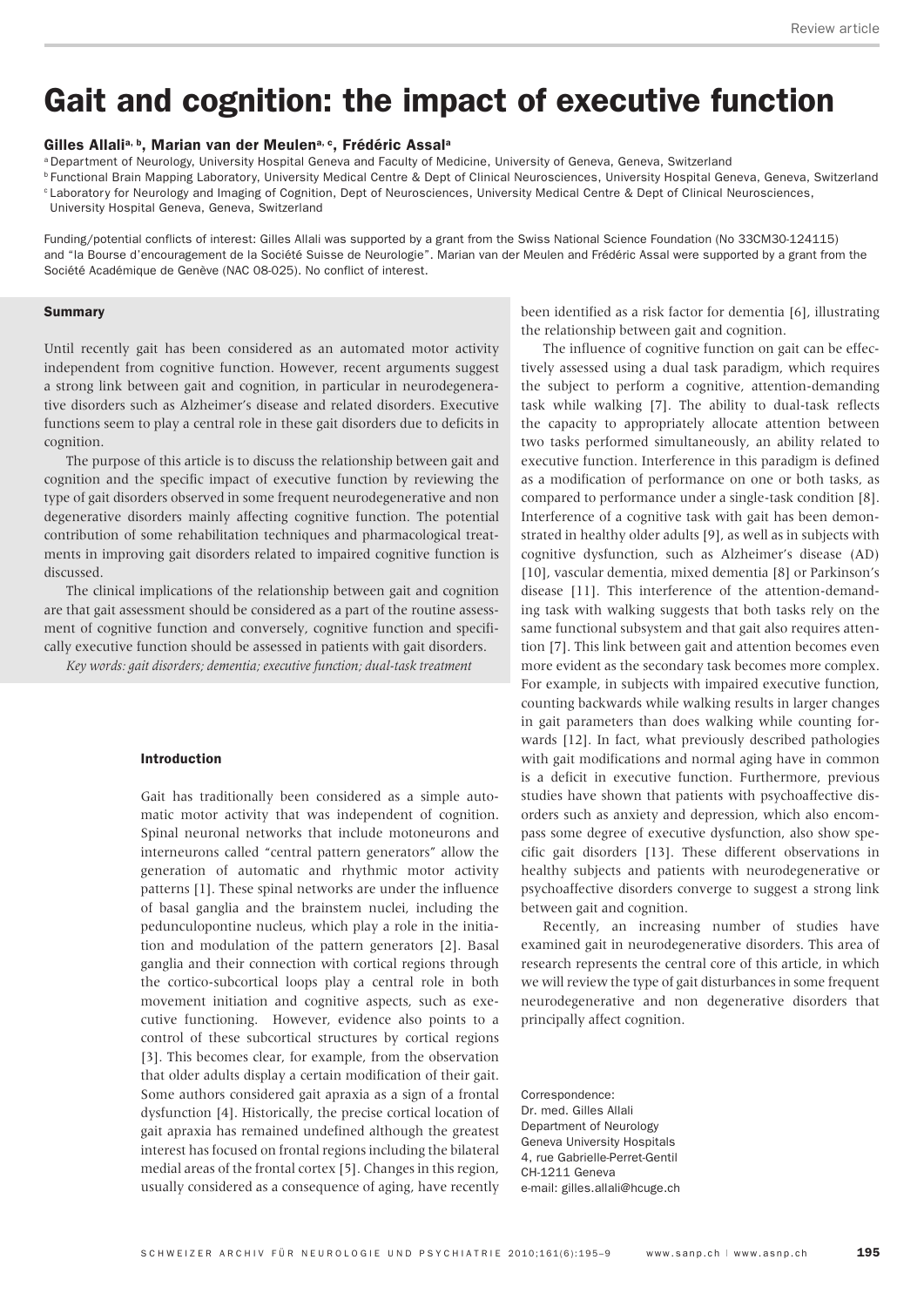a

## Alzheimer's disease

In the field of gait, AD is the pathology most studied, and the most diverse analytical approaches have been used. In this condition, motor dysfunction is already present in the earliest stage of the disease, before the presence of clinically confirmed extrapyramidal dysfunction [14]. A "cautious gait" has repeatedly been described in mild AD patients [15]. In the O'Keffe study, using the classification of Nutt [16], the authors showed that subjects with moderate dementia present with a cautious gait, whereas subjects with a severe dementia present with a "frontal gait". Many other clinical observations have been reported with regard to different gait parameters in AD, such as a decrease in gait speed, a decrease in step length and an increase in step width. As early as 1983, Visser et al. showed that patients with AD presented with a decrease in gait speed and step length and an increase in step variability [17]. The authors suggested that "the findings are consistent with the view that transcortical pathways participating in the integration of gait are damaged in senile dementia of the Alzheimer type". More recently, these modifications of gait parameters in AD have been related to a reduced frontal cerebral blood flow, measured using single photon emission computed tomography (SPECT) [18]. The presence of motor signs including gait disorders in AD has been associated with a bad prognosis in terms of institutionalisation and mortality [14], and the presence of gait disorders at the time of diagnosis has been associated with reduced survival duration [19]. In a prospective observational study in elderly persons without dementia, it was demonstrated that the presence of gait abnormalities at baseline was a significant predictor of the risk to develop of a non-AD dementia [6].

Falls, related to gait instability and irregularity [20], are one of the consequences of gait disorders as the disease evolves. In a prospective study assessing falls and gait disorders in subjects with AD, there was a correlation between step length variability, number of falls and the severity of dementia [21]. This step length variability reflects an alteration of gait automaticity, which is related to the activity of associative cortical areas. For example in AD, different types of apraxia and alteration of executive function may appear during the course of the disease, causing a deficit in motor programming. This deficit affects different aspects of gait and induces a loss of gait automaticity, with as a consequence increased risk of falling [22].

Dual-task related gait changes have also been studied in AD. For example, in a cross-sectional study, twenty-eight AD patients with impaired executive function presented increased gait variability during dual-task conditions [12]. The authors suggested that this susceptibility to distraction and its effect on gait variability could explain the higher risk of falls observed in patient with AD.

# Subcortical ischaemic vascular dementia

Subcortical ischaemic vascular dementia (SIVD), a subtype of vascular dementia, refers to ischaemic lesions involving basal ganglia, cerebral white matter and brainstem

#### Figure 1

A 63-year-old man hospitalized for a 3-year history of isolated progressive gait apraxia. His EEG showed an isolated slowing in the prefrontal regions (a) and he presented a focal mediofrontal atrophy on MRI (b). The progressive gait apraxia was related to a focal dysfunction of the prefrontal frontal lobe.

| $Fp2-FB$  |                                                                                                                               |
|-----------|-------------------------------------------------------------------------------------------------------------------------------|
| FB-T4     |                                                                                                                               |
| $T4 - T6$ | ที่เพลงสูงสองสุดที่เพลงใจกับสัญญาการและและเพลงสูงสองสัตว์ของสูงเพลงที่พระเทิกใช้และที่มาการและที่ใช้คลุมแม่ที่สำนวนเป็นสูงสุด |
| T6-02     | november                                                                                                                      |
| $Fp2-F4$  | hammon was month was hard                                                                                                     |
| F4-C4     |                                                                                                                               |
| $c4 - b4$ |                                                                                                                               |
| P4-02     | www.com/www.com/www.com/www.com/www.com/www.com/www.com/www.com/www.com/www.com/                                              |
| $Fp1-F3$  |                                                                                                                               |
| F3-C3     |                                                                                                                               |
| $C3 - P3$ | <b>Newstandyman processing a stranger of the content and the company of the company of the company of the company</b>         |
| P3-01     |                                                                                                                               |
| $Fp1-F7$  |                                                                                                                               |
| $F7-T3$   |                                                                                                                               |
| T3-T5     |                                                                                                                               |
| $T5-01$   | hannimisentianummisentamantummisentamantummisentamantum                                                                       |
| $F_2.C_2$ | manningnomentanana<br>ministrance                                                                                             |
|           | manusaring representation and me manuscription drawing drawing                                                                |



[23]. Gait disorders are very common in SIVD and a wide range of gait disturbances has been described in this pathology, including wide-based gait, decreased step length, bradykinesia, rigidity, disturbance in initiation of gait, static and dynamic instability, freezing gait and gait apraxia [20]. Walking speed is even slower in SIVD than in AD [24]. Furthermore, a modification of the gait pattern, namely an increased variability of spatio-temporal gait parameters, has been shown in presymptomatic patients, and a greater variability of step length was specifically associated with a greater burden of cerebral vascular abnormalities [25]. In another study, white matter lesions have been shown to be associated with a decreased walking speed and longer double support time [26]. In the larger field of vascular dementia, some authors have defined a "high-risk neurological gait" syndrome, involving the presence of a hemiparetic, frontal or unsteady gait. These latter gait disorders are associated with a high risk of developing vascular dementia and this risk is increased if patients also present with a dysexecutive syndrome [27]. Recently, a French longitudinal study demonstrated that, in a sample of 1086 subjects, the volume of periventricular white matter lesions correlated with a slower walking speed at baseline and at follow-up eight years later [28]. In the same cohort, a cross-sectional association was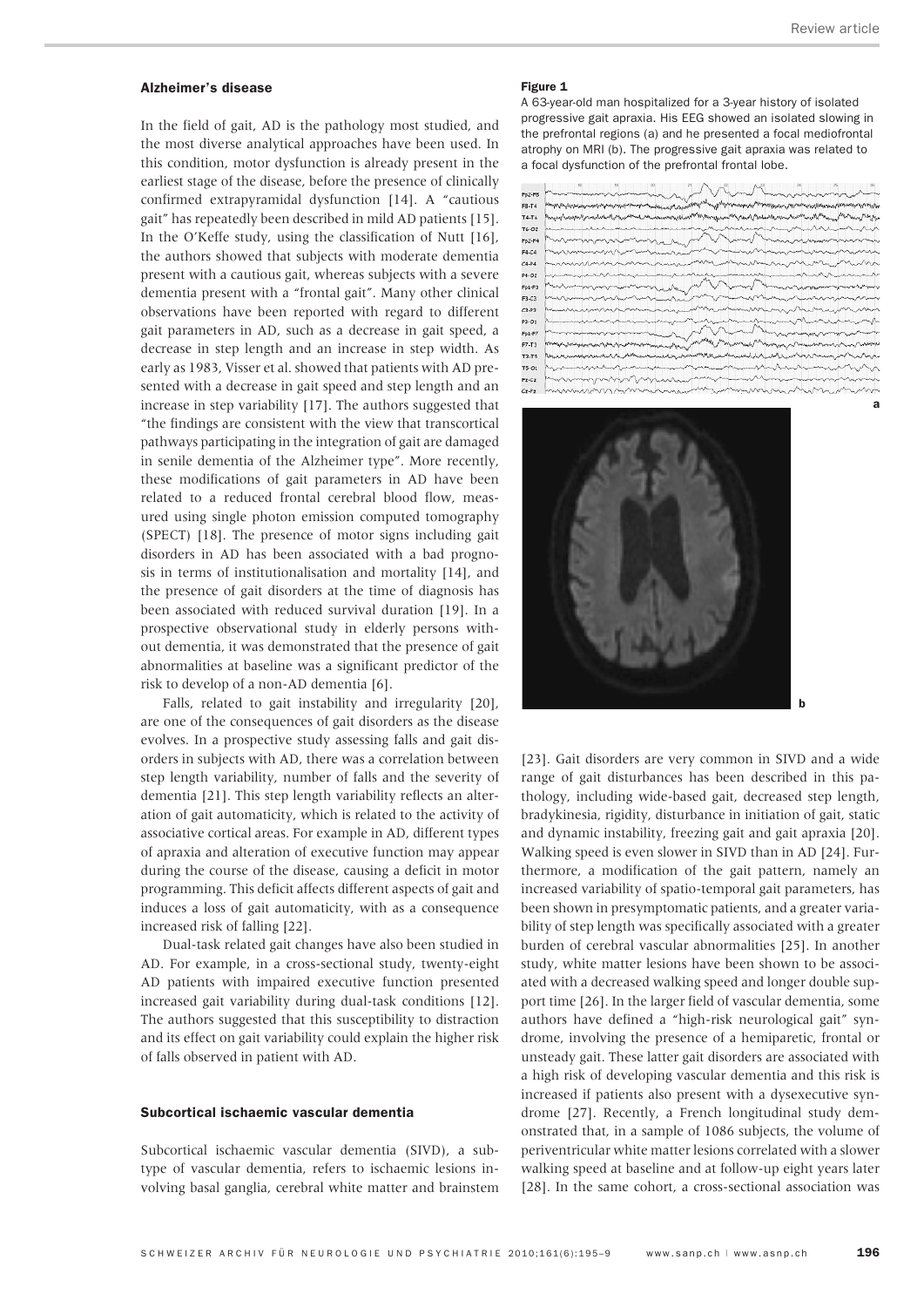demonstrated between walking speed and homocysteine, a marker of the risk of cardiovascular disease, again illustrating the role of vascular factors in motor function [29]. In a prospective cohort study with 422 subjects without dementia, the presence of gait abnormalities at baseline was a significant predictor of the risk of developing a non-Alzheimer's dementia, in particular vascular dementia [6]. These findings raise the interesting possibility of considering gait disorders as possible markers of incipient SIVD.

#### Frontotemporal lobar degeneration

Frontotemporal lobar degeneration represents a large spectrum of pathologies, including those that involve the motor system. One certain subtype of frontotemporal dementia with parkinsonism has been associated with mutations in the tau gene linked to chromosome 17 [30]. Another link between frontotemporal lobar degeneration and motor dysfunction is illustrated by the relatively high association (around 5%) of amyotrophic lateral sclerosis and frontotemporal dementia. Furthermore, some subtypes of frontotemporal lobar degeneration share certain neuropathological characteristics with corticobasal degeneration and progressive supranuclear palsy [31], two conditions mainly affecting motor functions.

Gait disorders are not part of the clinical definition of the temporal or the frontal form of frontotemporal lobar degeneration. However, in a recent comparative study with sixty subjects with the behavioural variant of frontotemporal lobar degeneration (bvFTD), AD patients and healthy control subjects, we showed an increased gait instability – defined as stride time variability – in the bvFTD group, both during walking alone and during dual tasking such as walking while counting backwards [32]. Given the specific pattern of bilateral atrophy of the frontal and anterior temporal lobes in bvFTD, this study emphasised the role of these regions in gait control. Beside gait disorders, bvFTD patients also displayed more stereotypical movements and compulsive-like behaviours than AD patients [33]. Interestingly, these stereotypical movements decreased when a serotoninselective inhibitor was administered.

# Dementia with Lewy bodies and Parkinson's disease with dementia

Apart from being associated with a different age of onset, temporal course and levodopa-responsiveness, dementia with Lewy bodies (DLB) and Parkinson's disease with dementia (PDD) are two very similar conditions [34]. Both motor features and neuropsychiatric symptoms in both pathologies are most likely caused by the neurodegeneration within the cholinergic system and Lewy body accumulation in the cortex [35].

Few studies have investigated gait parameters in DLB and PDD in detail. Gait disorders appear to be more common in PDD and DLB than in Parkinson's disease [35]. In a two-year follow-up study, it was demonstrated that postural instability and gait disorders in Parkinson's disease were associated with a faster rate of cognitive decline and could be considered as risk factors for developing PDD [36]. In a comparative study assessing quantitative gait parameters in DLB and AD subjects, it was demonstrated that there were no differences between both pathologies in terms of any of the measured gait variables. An explanation for this surprising result may be that only a simple gait task (walking in a straight line), not involving phases of acceleration and deceleration was used [37].

#### Normal pressure hydrocephalus

The diagnosis of normal pressure hydrocephalus (NPH) is suggested when the clinical triad of gait disorder, cognitive dysfunction and urinary incontinence is combined with a magnetic resonance image showing a disproportionate ventricular enlargement and aqueductal signal loss [38]. Gait deficits usually appear first and are characterised by a reduced speed and stride length, a reduced step height during the swing phase and a wide-based gait with a relatively preserved arm swing [39]. One hypothetical reason for this early gait involvement in the disease is that the fibres of the corticospinal tract responsible for motor function in the legs run close to the lateral ventricles in the corona radiata [40]. In a study comparing gait patterns in NPH and Parkinson's disease, wide-based gait and a diminished step height during the swing phase were the features specific to NPH [41]. After cerebrospinal fluid tapping, only gait velocity and stride length were abnormal in the NPH group in the same study [41]. These results confirmed those of a previous study showing that spinal tapping only improved stride length in NPH patients [39]. In a recent cross-sectional study with 858 subjects, in which the correlation between ventricular volume and gait impairment, cognitive disorders and urinary incontinence was assessed, the prevalence and severity of gait and cognitive impairment increased with ventricular dilation, independent of bladder dysfunction [42].

## **Treatment**

While many studies have now established the relationship between gait disorders and cognition in neurodegenerative diseases, few studies have investigated treatment of these gait disturbances. Possibilities for treatment are rehabilitation techniques, such as those used in Parkinson's disease, or pharmacological therapies.

A recent review looked at the positive effects of treadmill walking in the treatment of gait disturbance [43]. The putative mechanism of this therapy is that it stimulates neuronal circuits which include central pattern generators. The effect of treadmill training has also been assessed in others pathologies, such as stroke and spinal cord injury. In Parkinson's disease, another treatment strategy that has been evaluated is that of cueing. Auditory, visual, tactile and cognitive cues from the environment or generated by the patient are thought to facilitate automatic movements. The hypothesis is that cues provide an external rhythm that can compensate for the deficient internal rhythm of the basal ganglia in

197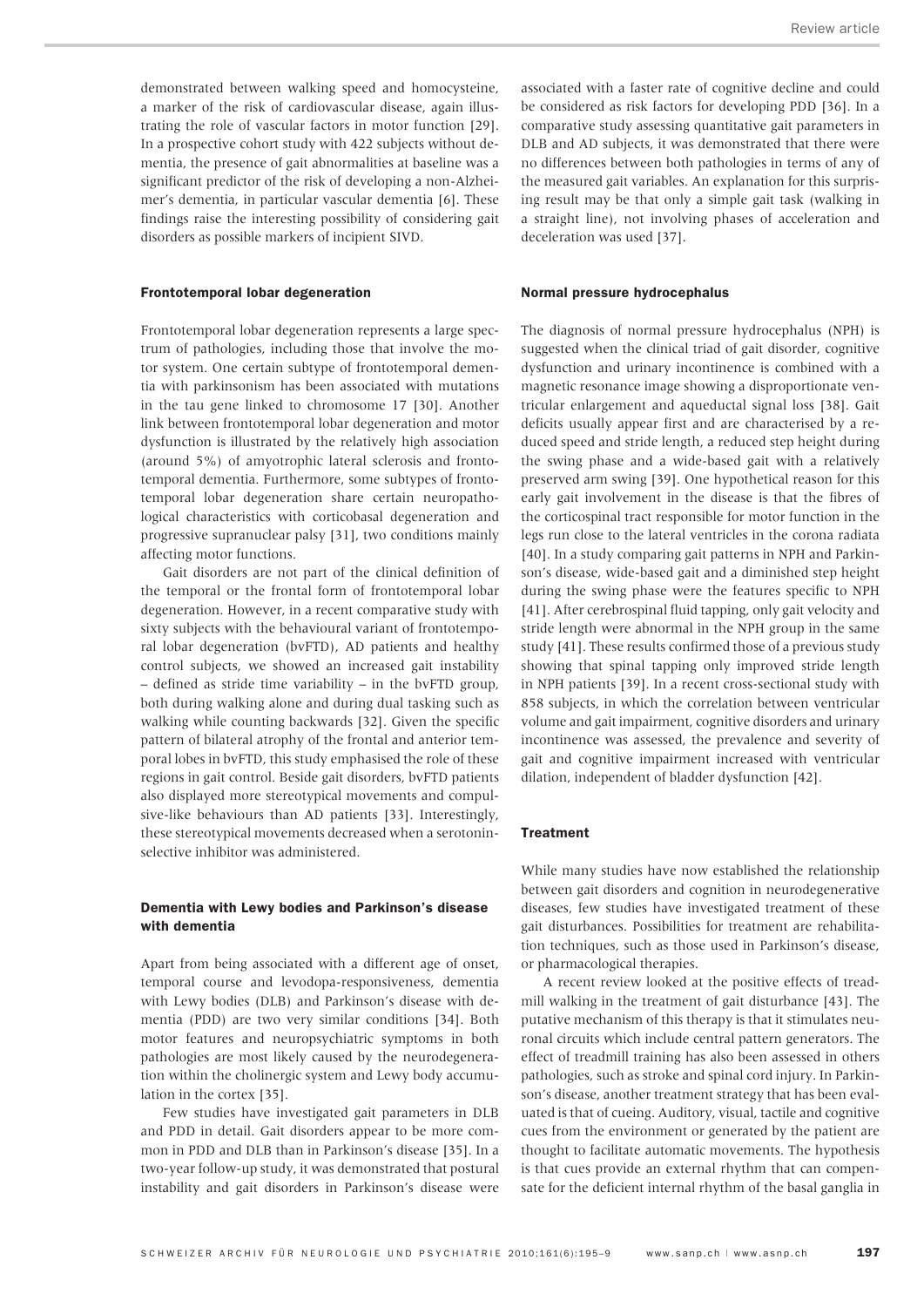Comparisons showing the impact of impaired executive function on gait during single walking task (in white) and walking while backward counting (dual tasking) (in black) among 59 older adults (20 subjects with dementia and impaired executive function, 19 subjects with dementia and intact executive function and 20 non-demented controls). The three groups presented a significant difference between single tasking and dual tasking (adapted from personal data). Figure 2



Parkinson's disease. Investigating the effects of regular longterm practice of a multi-tasking activity, we have demonstrated that elderly subjects displayed a more stable gait than age-matched healthy control subjects who did not engage in any particular routine exercise [44]. Likewise, a recent study showed positive effects of Tango lessons on mobility in patients with Parkinson's disease [45].

With respect to pharmacological treatment, a promising therapeutic approach is to modulate the norepinephrine system with an amphetamine-like psychomotor stimulant, such as methylphenidate. A first report in twenty-one patients with Parkinson's disease demonstrated a benefit of methylphenidate on gait two hours after the administration of a single dose [46]. These positive results were confirmed in another cohort of patients with Parkinson's disease [47]. In a study with older adults without dementia, it was demonstrated that methylphenidate improves certain aspects of gait stability, suggesting an interesting remedy for reducing fall risk in older adults [48]. The effect of the NMDA antagonist amantadine on gait was assessed in forty patients with subcortical vascular encephalopathy, in an attempt to reduce the overactive glutamatergic transmission in this population. Encouraging results have been reported for the amantadine group with respect to certain gait parameters [49]. The effect of this molecule was also evaluated in some case reports of patients with Parkinson's disease and freezing of gait [50]. Several other molecules, such as antidepressive drugs, methylphenidate and acetylcholinesterase inhibitors, have been evaluated in small groups of patients with freezing of gait [50].

Given that dual-task related gait changes in patients with dementia are strongly related to impaired executive function [3] and acetylcholinesterase inhibitors are known to improve executive function in AD [51], we recently tested the effect of acetylcholinesterase inhibitors on gait in patients with AD. In a small sample of nine AD subjects, we demonstrated an improvement of dual-task related gait performance after 24 weeks of galantamine treatment [52]. In general, however, the potential benefits of pharmacological treatment on gait disorders related to impaired cognitive function have only been studied in few and small-scale studies. There is thus a great need for prospective studies to investigate the working of these substances and their precise effect on the different types of gait disturbances.

## Conclusion

In this review on the relationship between gait and cognition and the impact of executive function, we have highlighted the frequent co-occurrence of disturbances of motor and cognitive functions in the most prevalent subtypes of dementia. Several converging sources of research support the theory that cognitive-related gait changes are not only a direct result of motor disorders with a subcortical origin, but are also associated with the processing of information in cortical regions. Executive dysfunctions appear to contribute strongly to these gait modifications with a cortical origin (fig. 2). One important clinical implication of the reviewed findings is that gait assessment should become part of the routine screening of cognitive function and, conversely, cognitive function (above all executive function) should be carefully followed up in patients with gait disorders. Moreover, certain methods of gait assessment, such as walking while performing a cognitive task, may be useful in the early diagnosis of dementia. Finally, there are some promising therapeutic options that could be advantageous for patients, not only to improve cognitive aspects of their disease, but also their specific gait disturbances.

#### References

- 1 Dietz V. Spinal cord pattern generators for locomotion. Clin Neurophysiol. 2003;114(8):1379–89.
- 2 Pahapill PA, Lozano AM. The pedunculopontine nucleus and Parkinson's disease. Brain. 2000;123(Pt 9):1767–83.
- 3 Yogev-Seligmann G, Hausdorff JM, Giladi N. The role of executive function and attention in gait. Mov Disord. 2008;23(3):329–42; quiz 472.
- 4 de Ajuriaguerra J, Hecaen H, Angelergues R. Les apraxies. Variétés cliniques et latéralisation lésionnelle. Rev Neurol. 1960;102:28–57.
- 5 Mayer YS, Barron DW. Apraxia of gait: clinico-physiological study. Brain. 1960;83:261–84.
- 6 Verghese J, Lipton RB, Hall CB, Kuslansky G, Katz MJ, Buschke H. Abnormality of gait as a predictor of non-Alzheimer's dementia. N Engl J Med. 2002;347(22):1761–8.
- 7 Woollacott M, Shumway-Cook A. Attention and the control of posture and gait: a review of an emerging area of research. Gait Posture. 2002;16(1):  $1 - 14.$
- 8 Allali G, Assal F, Kressig RW, Dubost V, Herrmann FR, Beauchet O. Impact of impaired executive function on gait stability. Dement Geriatr Cogn Disord. 2008;26(4):364–9.
- 9 Beauchet O, Kressig RW, Najafi B, Aminian K, Dubost V, Mourey F. Age-related decline of gait control under a dual-task condition. J Am Geriatr Soc. 2003;51(8):1187–8.
- 10 Sheridan PL, Solomont J, Kowall N, Hausdorff JM. Influence of executive function on locomotor function: divided attention increases gait variability in Alzheimer's disease. J Am Geriatr Soc. 2003;51(11):1633–7.

198